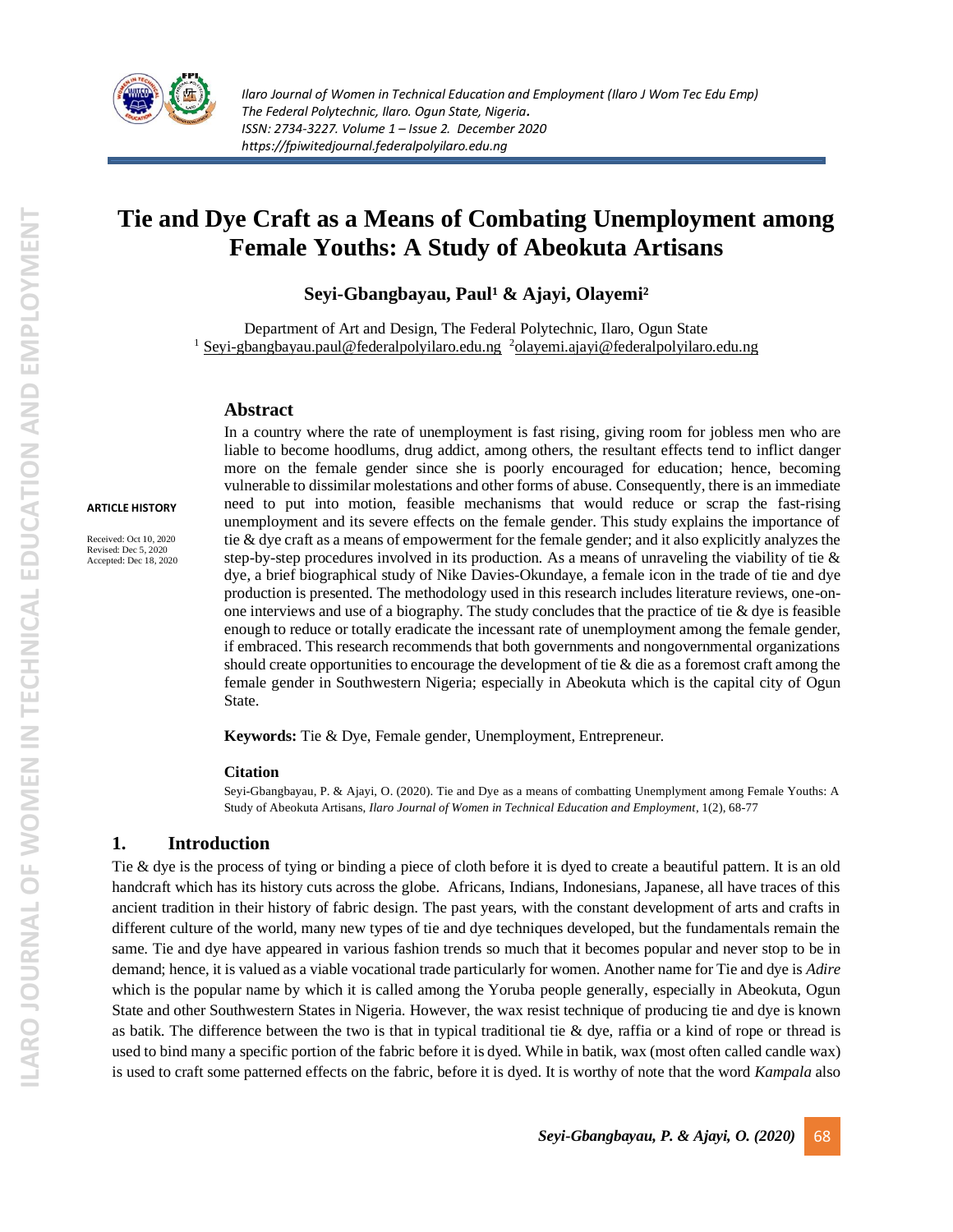

emerged as another nomenclature for both tie & dye and batik at a point in time in history. A submission of thought believes that this name takes its root from Kampala the capital city of Uganda where a form of *Adire* is produced and exported to neighboring West African countries particularly Nigeria where it becomes popular (Tomori, 2011).

Abeokuta is historically the capital of *Egba* nation and also the capital of today's Ogun State, South-West Nigeria. Abeokuta is strategically located on the Ogun river, 78km north of Lagos and 70 km from the ancient city of Ibadan. It is an agricultural-based market with small and middle level agro industries and local crafts like the production of *Adire* fabrics, pottery, goldsmith practices and blacksmithing (Omoniyi, 2013). Abeokuta is reputed to be the capital of the *Adire* industry in Nigeria. Although, Osogbo, (the capital city of Osun State, Nigeria) is also known as a town where the craft of *Adire* is being practiced too. Osogbo is where the popular female Nigerian artist, Nike Davies-Okundaye, who majors in the production of tie and dye originated from. (Tomori, 2011). *Adire* was first produced in Jojolola's compound of Kemta, Abeokuta by Chief Mrs. Miniya Jojolola Soetan, the second *Iyalode* of *Egba* land, and later passed the craft to her children and onward to the future generations. *Adire* production was formerly known to be a craft passed from parents to their female children not exempting wives of their male children. The first *Adire* material was made with *Teru* (local white fabric) and with local indigo dye derived from a natural plant called *Eluu* in Yoruba language (Emedolibe, 2012).

It is worthwhile to note that *Adire*, which means "tied and dyed" was first applied to indigo-dyed cloth, until around the turn of the 20<sup>th</sup> century when imported synthetic dyes were introduced. As a result, several dazzling array of coloured dye tints and hues emerged on the platform of *Adire* production. However, things have changed during the past years; many people especially the uneducated are now practitioners of the trade. Therefore, it is imperative that both uneducated and educated young girls too should be encouraged to proudly trade tie and dye as a means of financial empowerment. In view of the ongoing discussion on entrepreneurial viability of Tie and Dye, this paper intends to look at tie and dye as a vocational and entrepreneurial means, especially for the female gender that are the most vulnerable by the menace of unemployment. (Okundaye, 2008). This does not exclude the male gender because the expositions rooted in this study are useful for both; after all, the *Adire* vocation is peculiar to both genders. The female gender in this context refers to both the youth and adult women generally.

The study focused primarily on tie and dye as a vocation. It enumerates the importance of tie  $\&$  dye craft as a means of empowerment for the female gender which can financially and skillfully empower her economically and it does analyze the step-by-step procedures involved in tie & dye production in such a way that it is learnable for a layman.

## **2. Literature Review**

As revealed by National Universities Commission in 2004, there was a huge unemployment of Nigerian universities graduates in the country. This problem was said to be as a result of the disequilibrium between labour market, requirements and inadequate essential employable skills by the graduates (Diajomal and Orimolade, 1991). Hence, the need to develop entrepreneurship education in Nigeria across all levels is expedient. No wonder the Obasanjo-led administration injected entrepreneurship education into the school curricula in all the tiers of tertiary education in 2006. (Obiorah, 2006; Ajayi, 2019; and Ediagbonanya, 2013). In the same vein, in March 2012, the National Youth Service Corps (NYSC) also introduced an initiative called Skill Acquisition and Entrepreneurship (SAED) to oversee the integration of entrepreneurial vocations as part of the orientation exercises for corps members across all NYSC orientation camps in the country. The conventional vocational trainings injected into the National Youth Service Corps entrepreneurship education Program range from Bead Making, Aluminum Fabrication/Repair, Barbing/hair making, Shoe Making, Bag Making, Fashion Design, Computer/Phone Engineering, Interior Decoration, Events Planning, etc.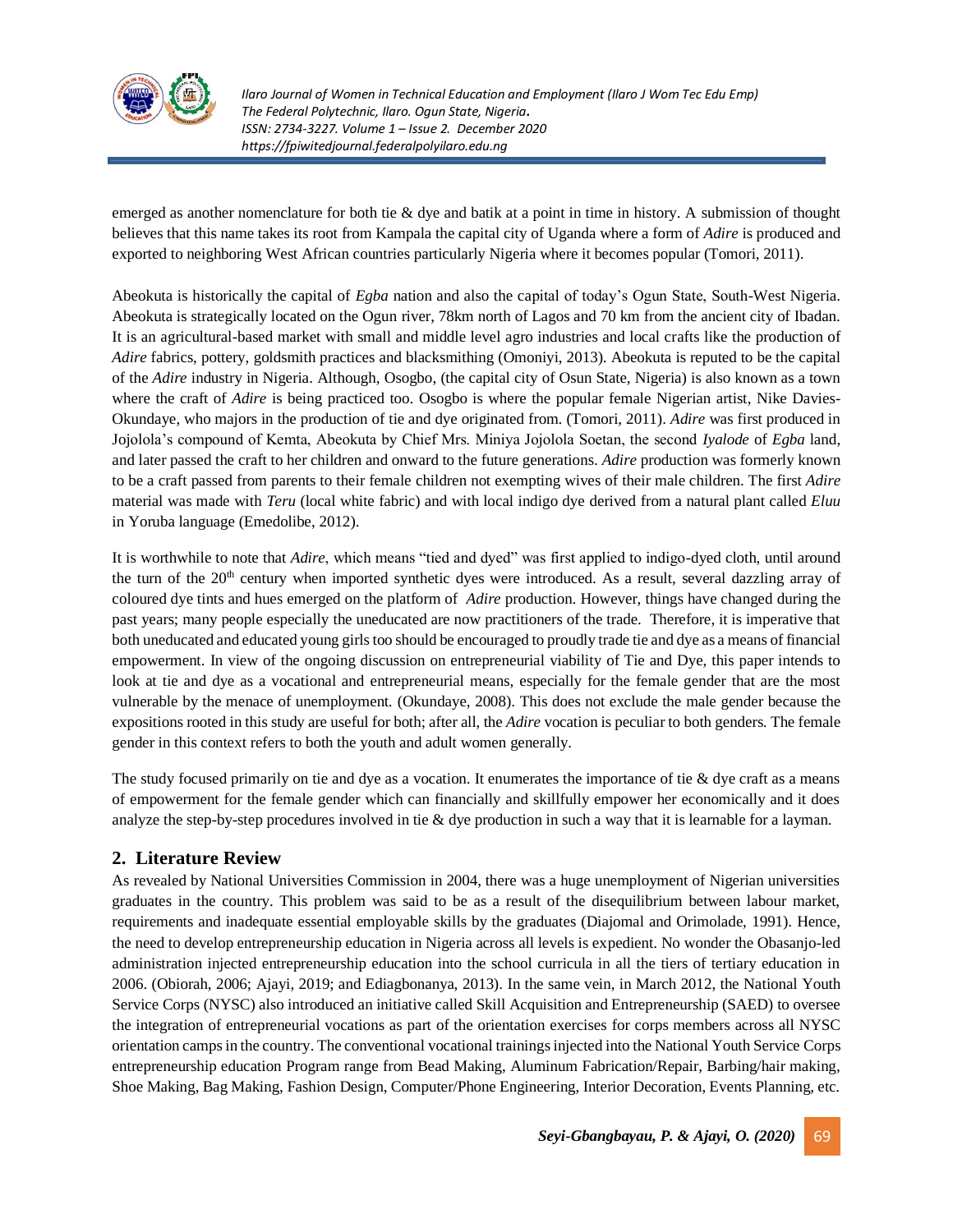

(Ajayi, 2019; and Brown, 1997) The essence of the introduction of SAED was to persistently make the corps members more skilled for employability after the one-year service to humanity (Ajayi, 2019; and Jones, 2004). As the rate of unemployment strive nonstop, the need for entrepreneurship education in Nigeria increases incurably. Hence, this authenticates the fact that this study and equals are pertinent in this period of economic brouhaha facing the country.

Entrepreneurship is the ability of a person to make an additional effort to achieve an objective or a goal (Val, Gonzalez, Beiva, Lasa and Maite, 2017) Similarly, entrepreneurship is commonly believed to be the process of starting and owning a business that provides goods and/or services to people in exchange for money. Brown, (1997) defines entrepreneur as a person that recognizes a business opportunity, organizes, manages, and assumes the risk of a business enterprise focusing on that business opportunity.

According to Oosthuizen, (2017), entrepreneurship has become widely recognized as a key driver of the market economy (Byfield, 2002), involving the bringing about of new economic, social, institutional or cultural environments through individuals or groups (Dayan, 2017). Although, these literatures do not discuss the production of tie and dye directly, their theories on entrepreneurship could be applied to the economic effect of Adire on female financial empowerment.

On theoretical framework of entrepreneurship, Oosthuizlen (2015) stated that several attempts toward developing a coherent entrepreneurship "research paradigm" have been made, the entrepreneurship research landscape is still largely paradigmatically fragmented. He opined that entrepreneur causes "pervasive perplexity and frustration among entrepreneurship researchers regarding the lack of convergence towards a single paradigm and definitional clarity" petitioned for transdisciplinary as a more appropriate approach of inquiry for understanding processes and interactions involved in entrepreneurship activity, and that the dynamic, non-linear dynamics within these systems can be more effectively understood by applying ecological and complexity theories. (Oosthuizen, 2015; Newman, 1975).

On curriculum development, (Val *et al*., 2017) examined entrepreneur education in European school curricula with an attempt to ignite the spirit of entrepreneur in the upcoming generation. Ajayi, (2019) listed many an entrepreneurship vocation commonly used in Nigerian tertiary institutions and advocated that photography which is a facet of the inexhaustible discipline, art, should be given more attention as a vocational course. In explaining the processes involved in the production of tie & dye, it behooves to be well informed of all the materials/tools instrumental for its production. Seyi-Gbangbayau, and Ajayi, (2019); Xiaohua, (2016); and Keyes-Adenaike, (1993) studied tie and dye techniques and its application to puppet products while Manitoba, (2015) explains the materials and techniques of producing tie and dye fabrics with step-by-step processes.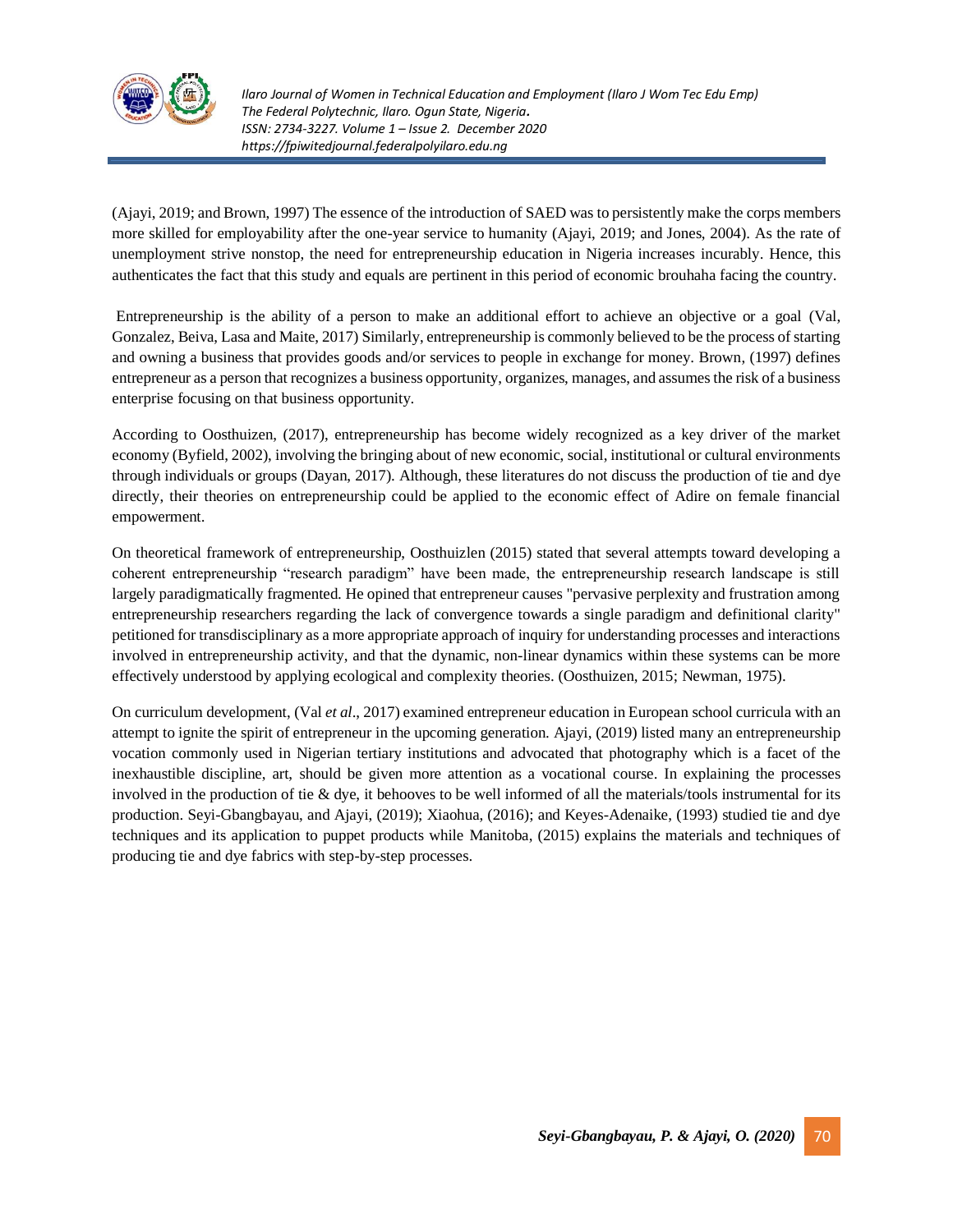

Many women are involved in the production of tie & dye in Nigeria especially the Southwest. Places like Abeokuta, Osogbo are well known cities for this practice. Few people in Ondo, Ibadan, Ogbomosho, Oyo and Ilorin also produce *Adire*; though in small quantities compared to the other two mentioned above. (Newman, 1975). Prominent among those women is Chief Nike Davies-Okundaye. Born in 1951 in Ofisi, Kogi State, Nigeria. Nike's experience as a craft woman started from childhood as her family were into traditional weaving and dying; which validates the fact that *Adire* craft practice is transferred from one generation to the other in Nigeria. The Nike's community use indigo colour for their dying. She spent part of her early life in Osogbo, Osun State, Nigeria. (Nikeart.com, 2019). It is important to note that Osogbo is a prominent centre for art and culture in the Southwestern Nigeria.



her notorious beaded wears. Art Gallery, Osogbo. Source: textile queen (www.forbesafrica.com) Source: Nike Art Gallery [\(www.osogbo.com\)](http://www.osogbo.com/)



**Plate 1:** Nike Davies-Okundaiye wearing **Plate 2:** Nike Davies-Okundaiye's Art Centre

Without formal education but through her training and experience cum years of tireless and consistent practice, she was led into prominence in the trade. She had facilitated workshops on traditional Nigerian textiles in the United States of America, Europe and Nigeria. She had participated and individually hosted many exhibitions. Nike is the founder and director of four (4) art centres which offer free training to several young artists in visual, musical and performing arts; her collections comprising over 7000 artworks which include tie & dye and other related *Adire* works. (Nikeart.com, 2019).

Nike Davies-Okundaye's opinion is that the traditional art of *Adire Eleko* is fading away, hence, she took it upon herself to promote it by educating youths especially the female gender. She teaches technique of indigo dying to local women in her workshops and other series of training. She has her works in several art galleries in different locations in Nigeria and abroad, including the Gallery of African Art and the British Library in London. (Vaz, 1995).

## **3. Methodology**

This research is qualitative. Methodology used includes review of literatures, one-on-one oral interviews, studio experiment and the use of a biography. In respect to the field work carried-out at Itoku market in Abeokuta, Ogun State, an interview was conducted to blend opinions and thoughts regarding the craft as well as to document a comprehensive analysis on how to go about the tie & dye fabric production. During the course of the interviews carried out, *Mama Oyinbo* a popular *Adire* artisan and seller in Itoku market and Mrs. Kuforiji Esther of the Federal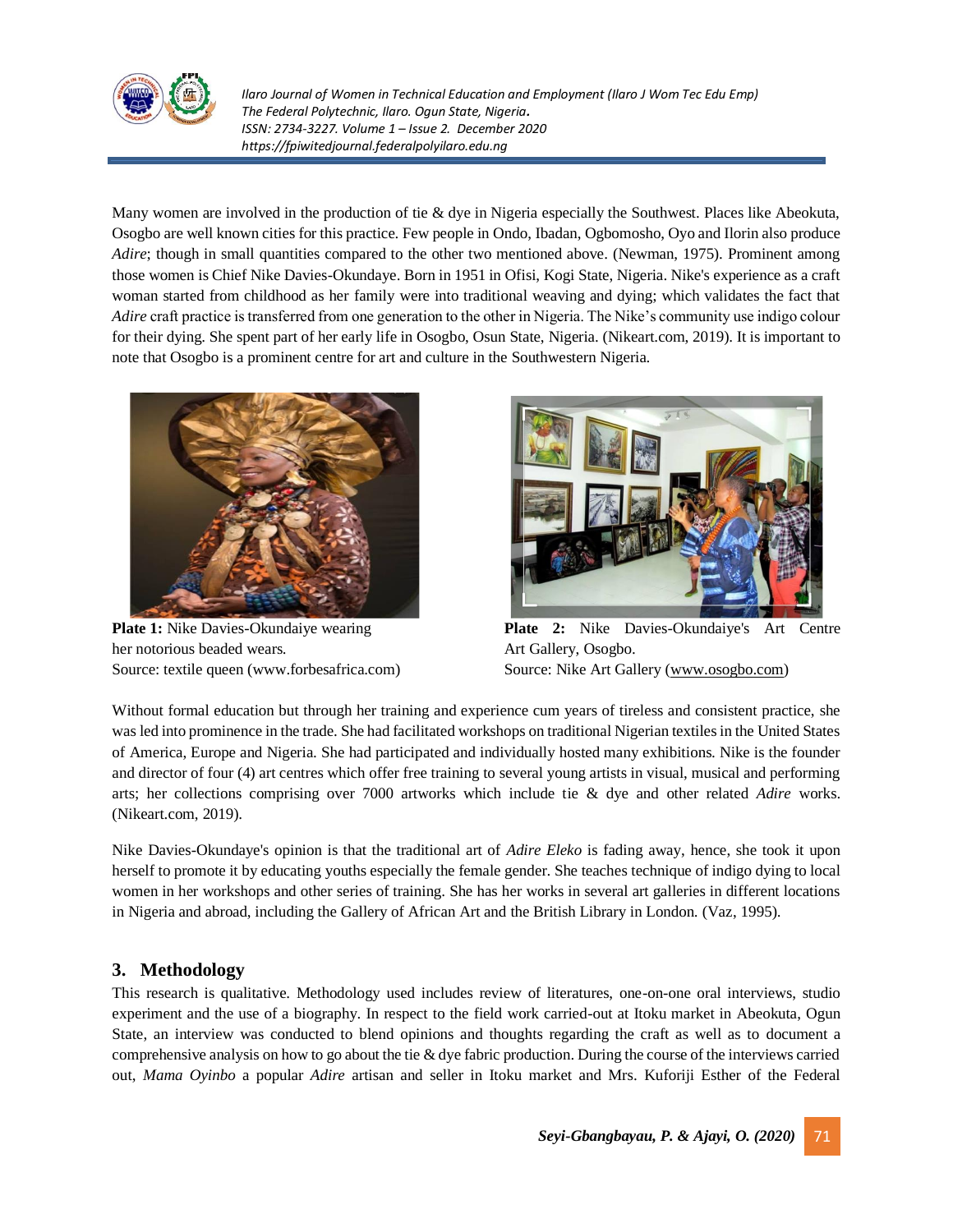

Polytechnic, Ilaro were among the randomly selected individuals that were interviewed. A lot of expository discussions ensued revolving around several materials that foster the production of tie & dye. Different techniques and some of the materials and tools required were also examined. Furthermore, brief notes on the biography of Nike Davies-Okundaye, who is an international female *Adire* producer was retrieved from online sources ranging from her official Facebook page, her website and others.

### **3.1**. **Interviews**

Through various interviews carried out at Itoku market and other locations at Abeokuta vis-a-vis the authors' robust experience in the field, it was gathered that there is no limit or hard rules to the methods used for tie  $\&$  dye. Asides the existing traditional methods, each individual entrepreneur can evolve his/her own methods. However, the following should be noted

The binding or tying of fabric should be firm or tied tightly in order to get good effect.

Warm water is used for mixture of the dye stuff and the chemicals. Though after it has thoroughly been mixed, cold water can be added to increase the level of the water to accommodate the number of fabrics to be dyed.

When dyeing more than one colour, it is better to start with the lightest colour e.g if dyeing with yellow and purple, yellow should be dyed first

In tie & dye the process is tying first, dye, rinse and allow to dry. One can remove the thread before drying or after, as long as there are no more excess dye on the fabric after rinsing.

Always allow the fabric to stay for a while inside the dye bath or bowl. It is recommended between 5-10 minutes if the chemicals are properly mixed.

Applying the Thread or Raffia; in applying the thread or raffia to the fabric, one considers the width or narrowness. If it is wide, the raffia is wrapped around the fabric several times. However, if it is thin or narrow, the raffia goes round it one or two times if you want the effect of lacey-spider, wrap the raffia up and down in criss-cross manner.



Plate 3: Post-Dye, Crisscross tying pattern.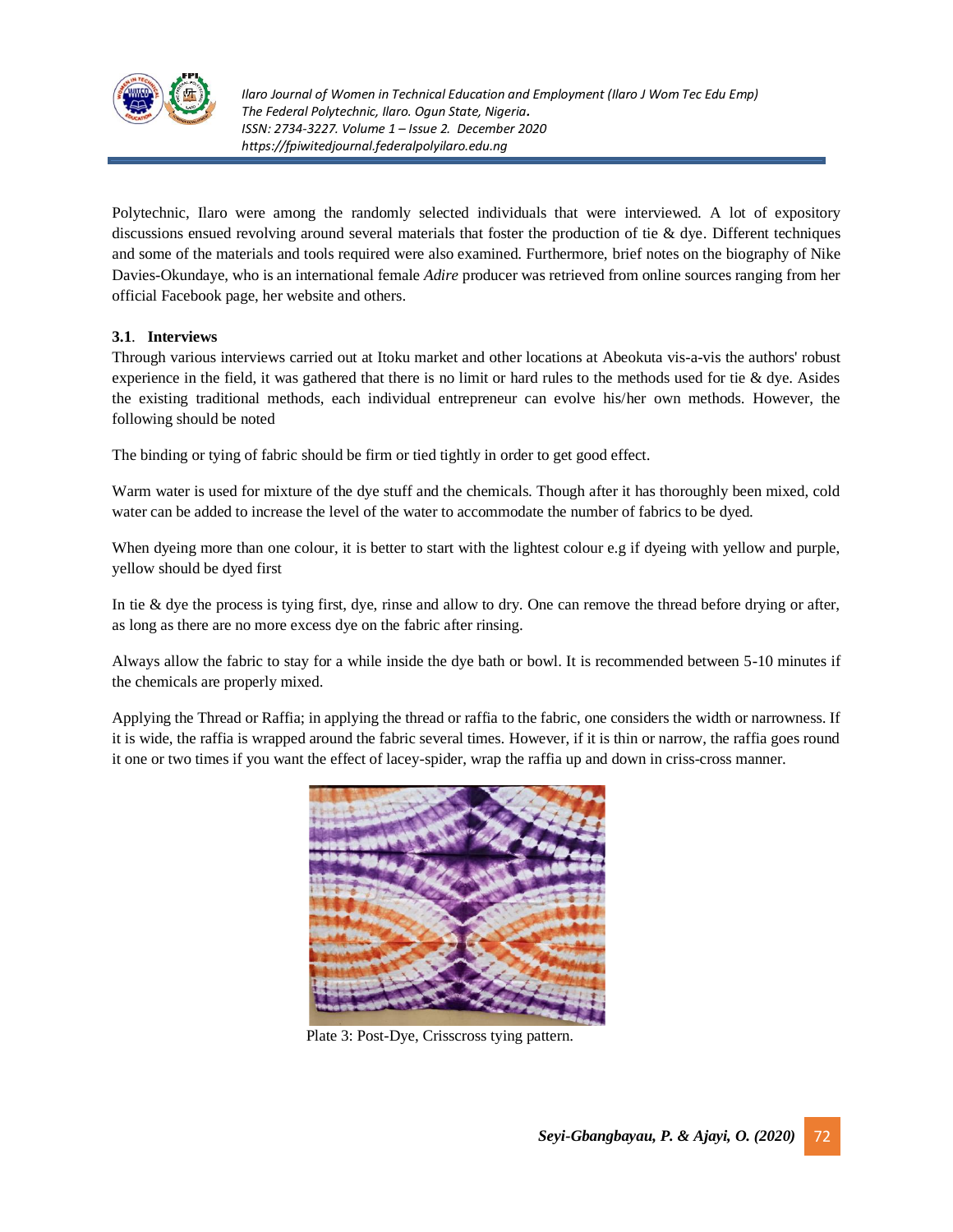

However, it is always good to leave some area of the fabric free from tying and binding. This produces another beautiful effect on the product.

## **3.2. Techniques**

Several techniques are used to produce tie & dye. The techniques range from tying method, folding, stitching or needle, knotting, marbling, pleating, twisting, adire eleko, adire eleso*,* and so on. The following is a brief explanation on few of the techniques.

**Tying Method**: it is also called binding method, it has several forms of tying which include stone, seeds or pebble tying, spot tying, circle method, etc. Stone, Seed or Pebbles are placed on the fabric, the fabric is folded over it while raffia is tied round the stone in a circular manner, this is repeated all over the fabric to the satisfaction of the artist. It is dyed, rinsed, untied and dried for finishing.





Plate 4: Post-Dye (1Colour) Circle Plate 5: Post-Dye (2 Colours) Circle

**Folding Technique**: There are dissimilar methods of folding. The entrepreneur will discover more as s(he) practices.

**Marbling Technique**: This is a recent method. Though there are several ways of achieving marbling effect in the fabric. The basic foundation is that it is done on the floor not inside dye bath or bowl. The fabric is placed on the floor after rinsing to remove the sizing. It is then squeezed as the artist desires. Part of it can be tied. Dye is poured randomly on it on the floor in a pleasing manner to the artist. If many colours are to be used, it will be done the same way.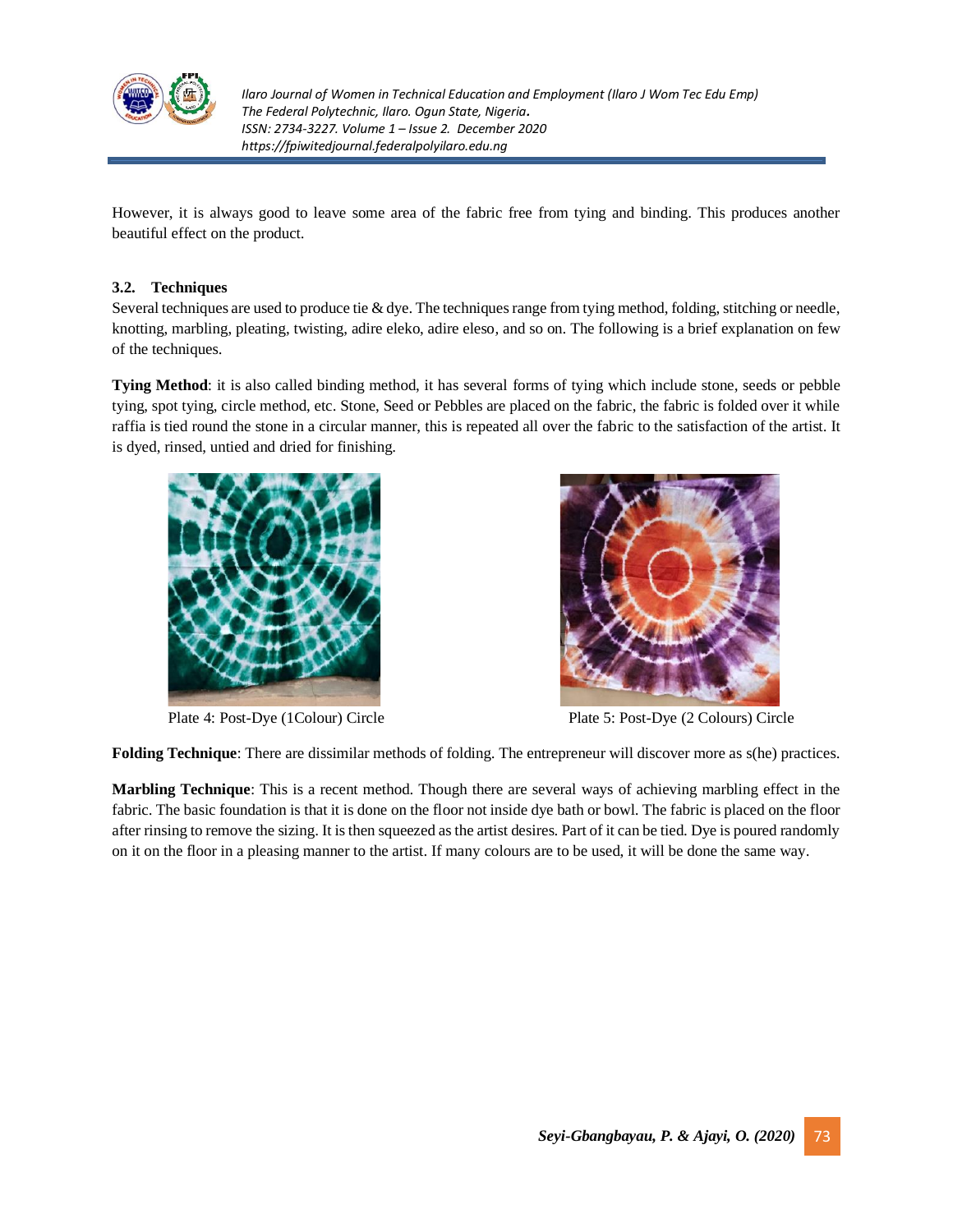



Plate 6: Post-Dye, Marbling pattern.

**Knotting Method**: fold up a piece of fabric into a string and tie it into knots, dye, rinse, untie and dry.

## **4. Findings**

The basic materials for the production of tie and dye include but not limited to,

**Fabrics:** Suitable fabrics for tie and dye include pure cotton, silk, some rayon, wool, guinea brocade and some *Ankara* prints. Other fabrics like synthetic, polyester, acrylic, do not absorb dye, so they cannot be used. During production the fabric has to be washed first in order to remove sizing, which is the industrial starch on new fabrics. If not removed, it will prevent the dye from sticking to the cloth (Manitoba, 2019).

**Threads:** The thread which is also called bindings could be string, twine cord or rubber. In Yoruba land, Nigeria, raffia called "*Iko*" is used mostly.

**Dyes:** There are different types of dyes used for this craft. Apart from the traditional indigo dye, there are synthetic dyes which were imported. Dye stuffs are in various colours.

**Caustic Soda:** This is a strong alkaline substance that is used in the manufacture of paint and detergent or as a drain cleaner. It is mixed together with the dye stuff and hydrosulphite in good proportion. It serves as the chemical agent that allows both the dye stuff and the hydrosulphite to adhere to the fabric as it breaks down the content of the fabric to allow penetration of the dye. Caustic soda should not be overused on the fabric, it can damage it by softly tearing it apart.

**Hydrosulphite:** Like caustic soda, this chemical substance is mixed on a recommended ratio, with dye stuff and caustic soda. In proportion or quantity, it should be more than the soda. It allows the dye to fasten or stick to the fabric permanently. There are no restrictions to the quantity of hydrosulphite (also called sodium or salt). Some people even use common salt in lieu of sulphite.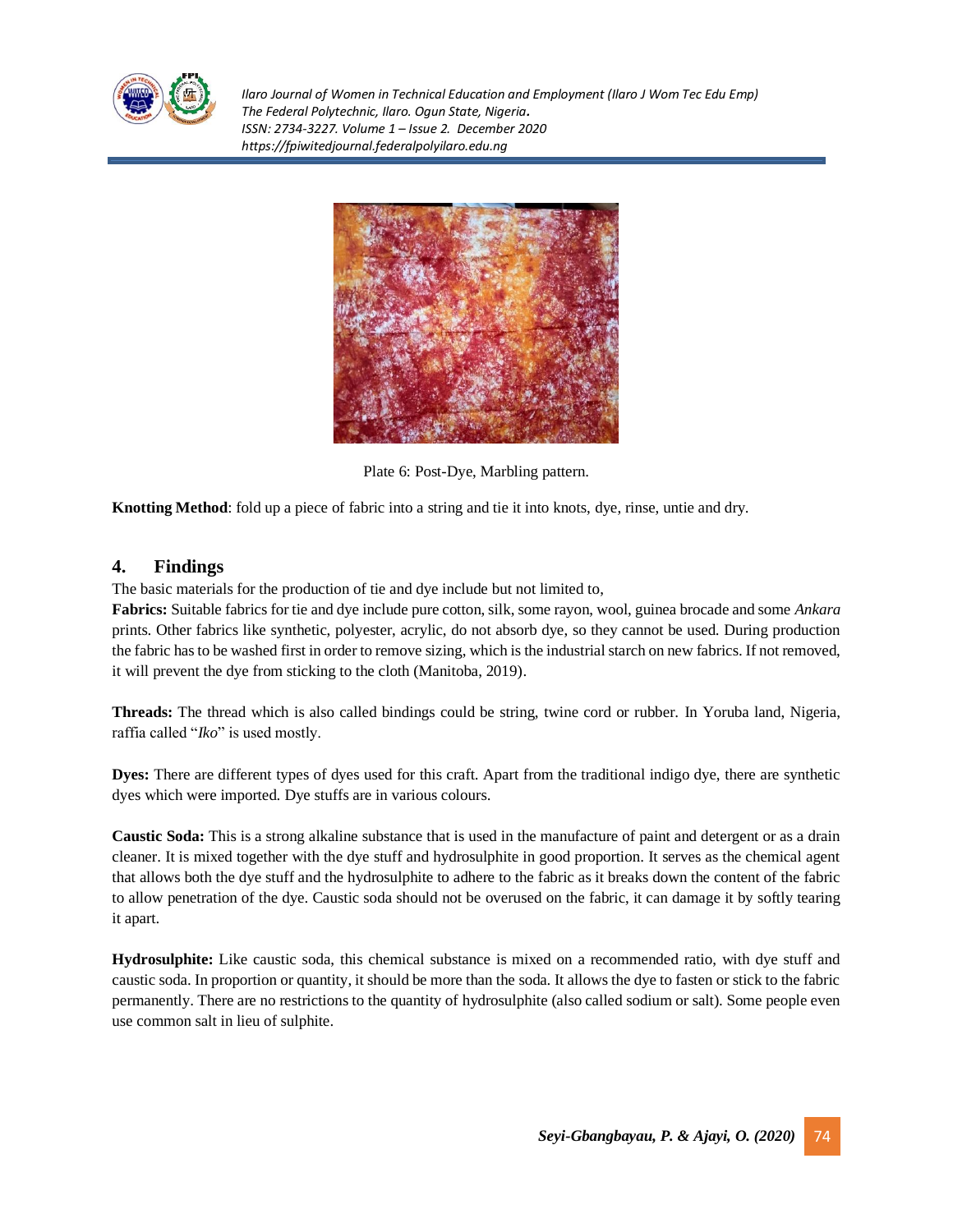



Plate 7: Batik

**Batik:** This is a wax-resist method of dyeing fabric. The wax is melted in a container using kerosine stove or equals. The artist uses brush or any other device to block the areas that need not absorb the dye solution. Candle wax is commonly used.

**Candle Wax:** This is used for batik production. It is used as resist means for the dye not to penetrate the design area. It will be removed or dewaxed after dyeing with hot water. Other tools are needle, rubber gloves, pots for boiling water, stove, buckets and bowls, among others.

### **Market Prospect for** *Adire*

*Adire* has long become a means of tourism attraction, international exchange and for creating mutual interpersonal relationship. Hence, demand for *Adire* goes beyond Nigerian borders. The demand for *Adire* has been huge right from its initiation, irrespective of religion, sociocultural background, et.al *Adire* is duly patronised by all classes of the society ranging from low, middle to the top (elites). The research carried out by Ware Magazine in 2018 envisioned 20% potential growth between 2019 – 2021 (Apprenticeship.ng, 2019).

Apparently, the above mentioned study carried out by Ware magazine is forging to accurately come to pass; if not more. This is as a result of the recent launching of the Adire digital market in Ogun State. To further emphasize the viability and how highly patronized *Adire* craft could be, according to (Monsurat, 2020), recently, while launching the *Adire digital* market in his State, His Excellency, Dapo Abiodun declared that as from next term, tie and die fabric must be integrated as school uniforms for all public schools in Ogun State.. Asides the visible rise in demand for *Adire* that is likely to suffice from next term, the initiative is likely to birth more subscriptions from other neighbouring States in southwest Nigeria and beyond. Hence, this will without doubts, bring more growth to *Adire* craft; as the governor also used the launching opportunity to crave the indulgence of the Federal government and other stakeholders to adopt *Adire* as ceremonial outfits for national events (Monsurat, 2020). The resultant effect of this awareness will assuredly stir reawakening regarding the craft and sooner, it will become a massive trade as a result of demand that is likely to rise subsequently.

## **5. Conclusion**

The study had maintained a crystal-clear picture that entrepreneurship is not just the ability to establish a business, but the development of the spirit of innovation and creativity which allows an individual to be able to add value to himself or herself and also to his/her immediate environment. Part of the means through which a society can add value to its citizens especially the female gender is by empowering them to be entrepreneurs. Tie and Dye or *Adire* is an easy to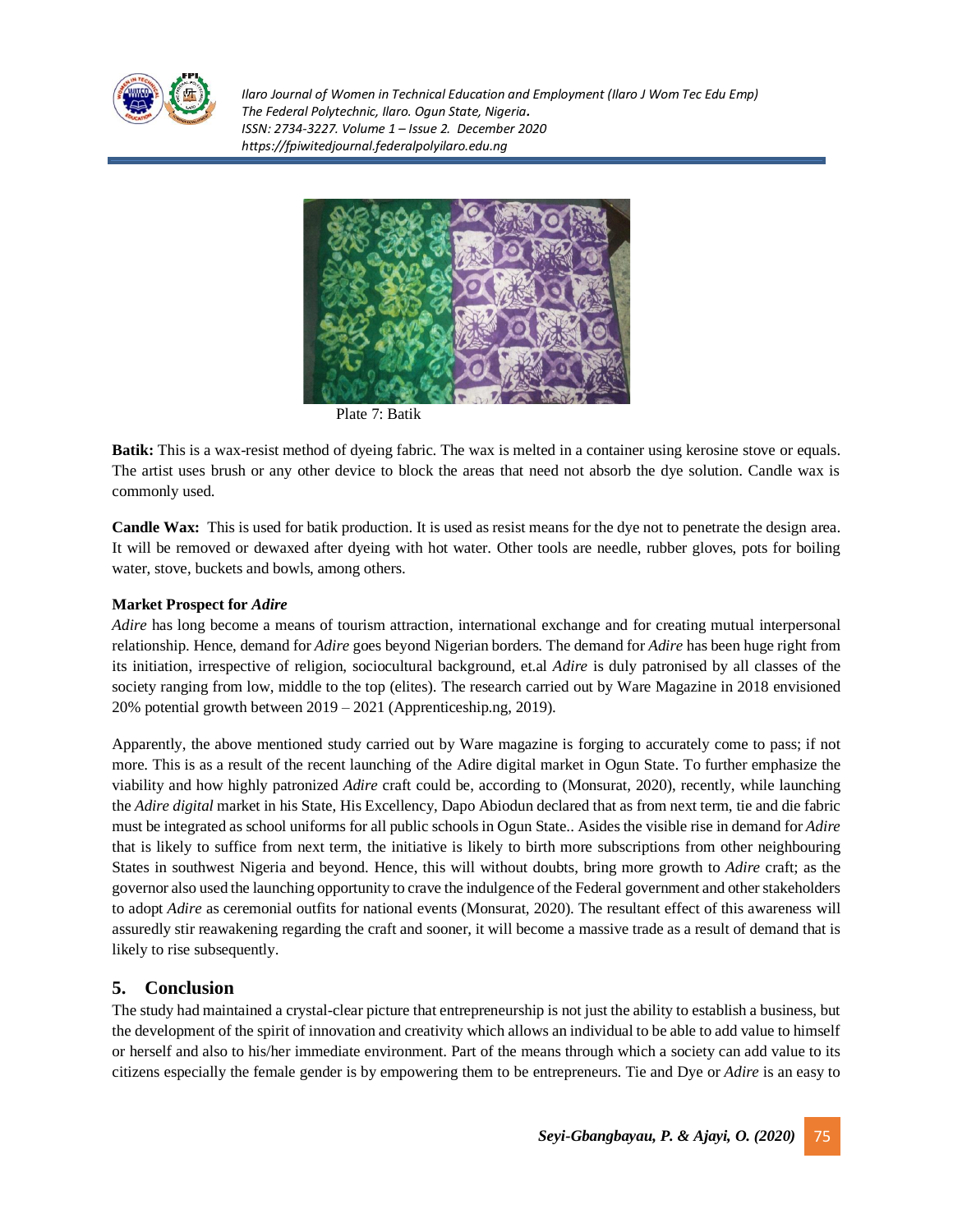

do trade which has a lot of possibilities of being a profitable vocation for women; as well as men indiscriminately. Hence, this paper had been able to do a comprehensive justice to the procedures involved in producing a viable and lucrative craft known as tie & die.

### **REFERENCES**

- Ajayi, O. T. (2019). Innovative Vocational Trainings for Entrepreneurship Education: A Yet to be Found Diamond. In *Proceedings of the 16th iSTEAMS Multidisciplinary Research Nexus Conference. The Federal Polytechnic, Ilaro, Nigeria.* (Pg. 215-226).
- Apprenticeship (May, 2019). Adire, Kampala Business Plan in Nigeria. Retrieved from: [http://www.apprenticeship.ng/adire-kampala-business-plan-in-nigeria/](file:///C:/Users/CICT/AppData/Local/Temp/%09http:/www.apprenticeship.ng/adire-kampala-business-plan-in-nigeria/) on December 5<sup>th</sup>, 2020
- Brown (1997). Entrepreneurship and Small Business; Introduction to Business. National Open University of Nigeria. Retrieved from http://elearn.nouedu2.net on September 28<sup>th</sup>, 2020
- Byfield, J. (2002). The Bluest Hands: A Social and Economic History of Women Dyers in Abeokuta (Nigeria), 1890-1940, *International Journal of Historical Studies,* 35(2/3),612-614.
- Davies-Okundaye N. (2019). Nike Art Center. Retrieved from [www.nikeart.com.](http://www.nikeart.com/) On July 1<sup>st</sup>, 2019
- Dayan R. Z (2017). Entrepreneurship: an evolving conceptual framework, *International Journal of Entrepreneurship and Innovation Management*
- Diejonal, U and Orimolade, W. (1991): Unemployment in Nigeria: Economic Analysis of scope, trends and Policy Issues Nigeria *Journal of Economic and Social Sciences* 13(2), 127-132
- Ediagbonya, Kennedy (2013). The Roles of Entrepreneurship Education in Ensuring Economic, Empowerment and Development, *Journal of Business Administration and Education*, 4(1), 35-46.
- Emedolibe, N. (2012*).* Adire Textile: Global Challenges afflicting a Local Industry. Nigeria National Mirror Publications
- Jones, C.P. (2004). *Investment Analysis and Management*, *9th ed.* U.S.A: John Wiley & Sons, Inc*.*
- Keyes-Adenaike, C. (1993)*. Adire: Cloth, Gender, and Social Change in Southwestern Nigeria, 1841-1991.*
- Monsurat, A. (November 20<sup>th</sup>, 2020). Ogun Gov. launches Adire digital market. Retrieved from <https://www.thenewsnigeria.com.ng/2020/11/12/ogun-gov-launches-adire-digital-market/> on December 5<sup>th</sup>, 2020
- Newman, T. R. (1975). *African Arts and Crafts.* George Allen & Unwin, London
- Obiora, J. O. (2006). Business Education and Entrepreneurial Development: A survey of Entrepreneurship Opportunities, *Business Education Journal,* 2(2), 34-38